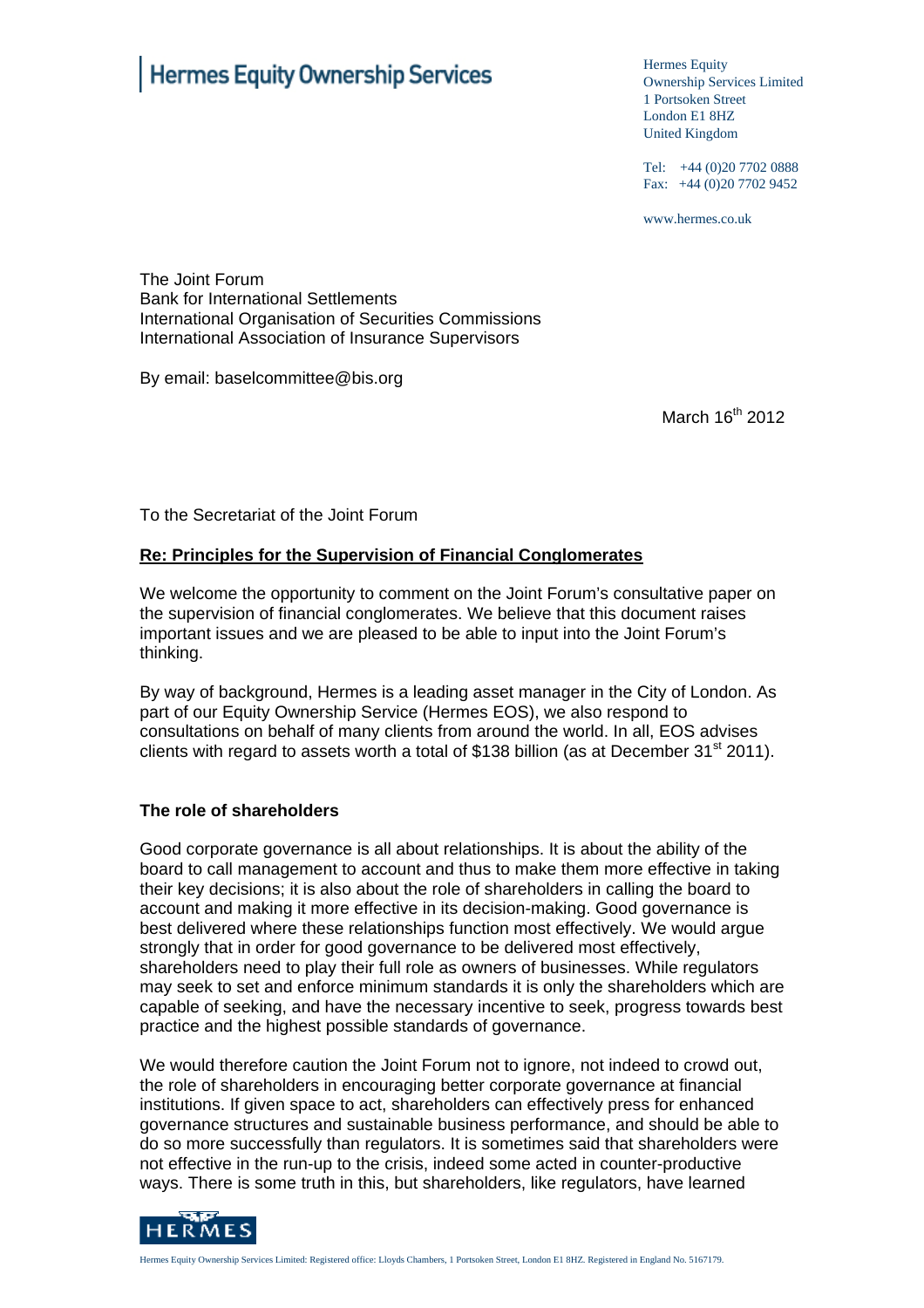many lessons from the crisis and are working actively to implement those lessons. We encourage the Joint Forum to build this role of shareholders into their proposals; where they believe that the relationship between financial conglomerates and their shareholders is not proving productive, perhaps they should seek to address any underlying reasons for this failure, and not simply seek to substitute themselves for the proper role of shareholders. This is important not least so that inactivity and failure to carry forward their roles appropriately, either by boards of directors or by shareholders, is not in effect excused by the substitutive role of the regulators.

We would thus welcome the Joint Forum giving active consideration to how the role of shareholders can be more actively integrated into their model of corporate governance.

#### **Complexity requires greater transparency**

It is a basic necessity for all parties, including shareholders and supervisors, in order for them to interact appropriately with an entity, that they need to have clear insight into the company. Financial conglomerates, because of their complexity, must make additional disclosures in order for these parties to understand them fully and so to play their full roles in relation to the conglomerate. While supervisors have access to additional sources of information, investors only have information available in the public markets. Supervisors have an important role in maintaining the quality of this public information so that shareholders can properly fulfil their positive role in corporate governance.

Without appropriate regulatory intervention to require and enforce transparency of conglomerates, it is too easy for such complex bodies to hide or withhold information. Thus it is necessary for regulators to set and enforce high hurdles of information provision for financial conglomerates, both in relation to the group as a whole and also with regard to the individual arms where these are of significant scale in their own right.

Part of the complexity in financial conglomerates may arise as the organisational structure of a financial institution can differ from its legal structure. There is also the issue of conglomerates including regulated and unregulated entities, as well as entities regulated by different regulators. Shareholders, but also managers, need to have clear insight into the legal structure. There is a crucial role for regulators in ensuring that this complexity does not allow issues to drop between the cracks of regulation, and to enable sufficient transparency such that the shareholder role can be effectively played in relation to the unregulated entities in particular – where there can be no possibility of substitution by the regulator for this role.

## **Conflicts of interest**

One area where transparency is needed in particular is in respect of conflicts of interest. Conflicts will arise almost inevitably within financial conglomerates, and transparency and honesty about such conflicts will be a major way to address these issues. Furthermore, better standards of corporate governance will also help to mitigate conflicts of interest within such groups.

A good corporate governance framework should provide safeguards which prevent conflicts of interest meaning that bad incentives play a role in decision-making. The board has a particular role to play in this regard, by considering long-term factors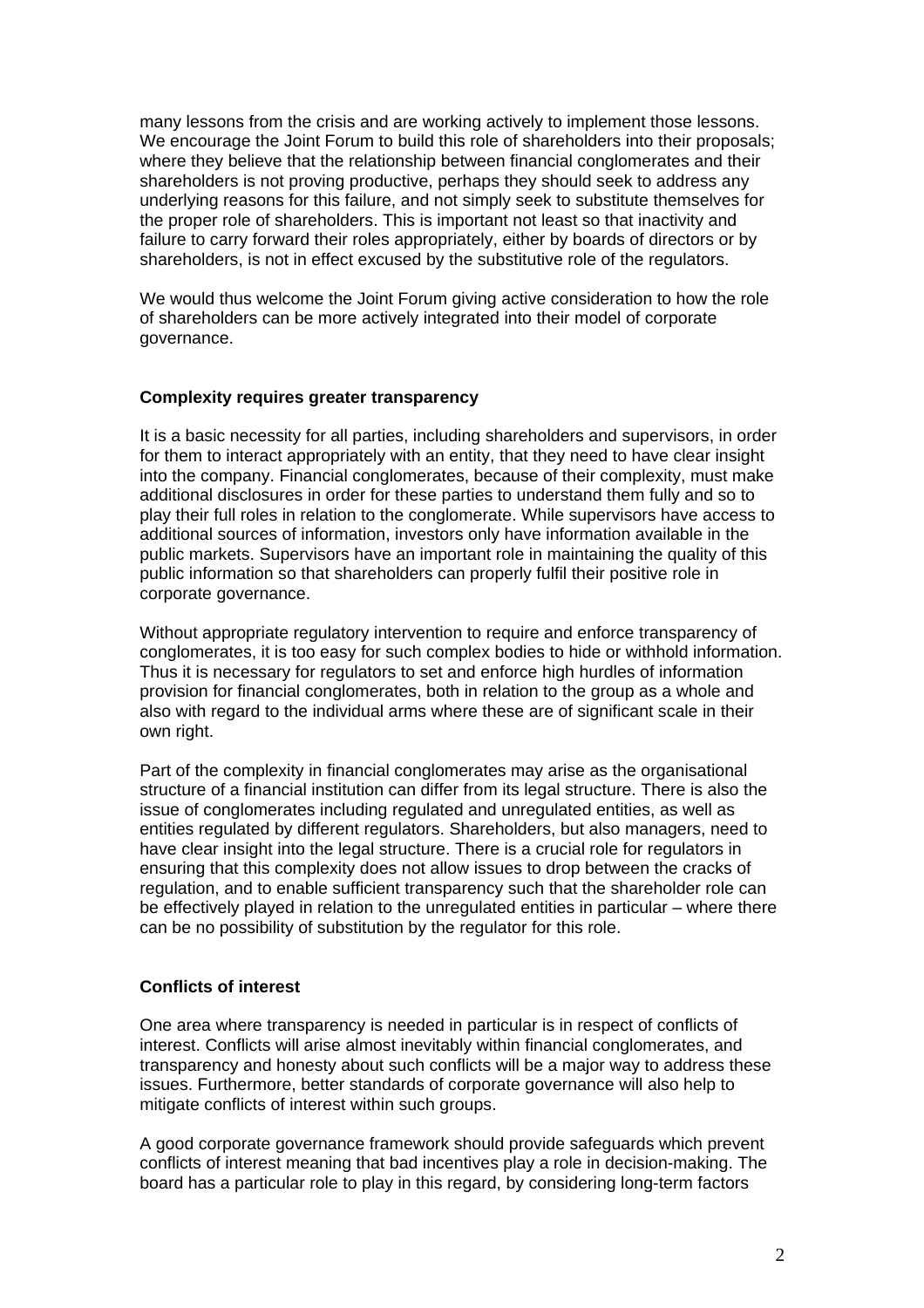such as reputation and positive client relationships that the shorter-term perspectives of certain executives might otherwise undervalue, leading to poor management of conflicts situations – which might be perceived to generate value for the group in the short-term while the long-term damage is ignored.

We would thus encourage the Joint Forum to add a further principle specifically on conflicts of interest and the role of the group board in overseeing the associated risks, in particular where conflicts of interest arise between the different elements of a financial conglomerate. The aim of such policies on conflicts of interest must be to protect the interests of the clients of the financial conglomerate and to preserve longterm value in the group as a whole.

## **Remuneration**

Remuneration is a key element of maintaining an appropriate culture within any financial institution. Having appropriate remuneration structures in place will help in addressing some of the issues highlighted above, not least in relation to client interests and conflicts of interest. We thus welcome the presence of a principle in the Joint Forum's proposed standards with regard to remuneration.

After all, the events of the past few years have demonstrated very clearly that remuneration (and annual bonus payments especially) can, if structured inappropriately, provide incentives for negative behaviours, particularly when viewed over the long term. We believe that compensation should be linked to the long-term interests of the company. We favour multi-year performance-based conditions, deferred compensation, and claw-backs. However, the most powerful link to the longterm interest of the company is for the bulk of pay to be awarded in shares which are locked up for a genuinely long period – at least 10 years. If this became general practice we believe that the timeframe on which executives focus would be much more conducive to genuinely sustainable performance and would emphasise rather less the short term.

We particularly welcome the call in the principle and its elucidation in the implementation guidance of the need properly to integrate risk analysis into the remuneration framework. However, we are not sure that this articulation goes far enough: stating that pay should be aligned with prudent risk-taking only goes so far and we would argue that a further step ought to be taken in the implementation criteria such that it clearly states that a risk analysis needs to be integrated into any assessment of the performance on which remuneration awards are based. One further element of best practice remuneration structures which we believe should be mentioned in the Joint Forum's discussion of this issue is that the cost of capital associated with a particular activity needs to be integrated into the calculation of any rewards for those participating in this activity.

# **Risk Management**

We believe that the Joint Forum should make two additions to its principles and implementation criteria in relation to risk management.

The first addition would fall under the principle regarding the culture of risk management (principle 22). The current principle and implementation criteria focus entirely on processes and procedures, which we believe is necessary but not sufficient to deliver an appropriate culture. We believe that a criterion should be